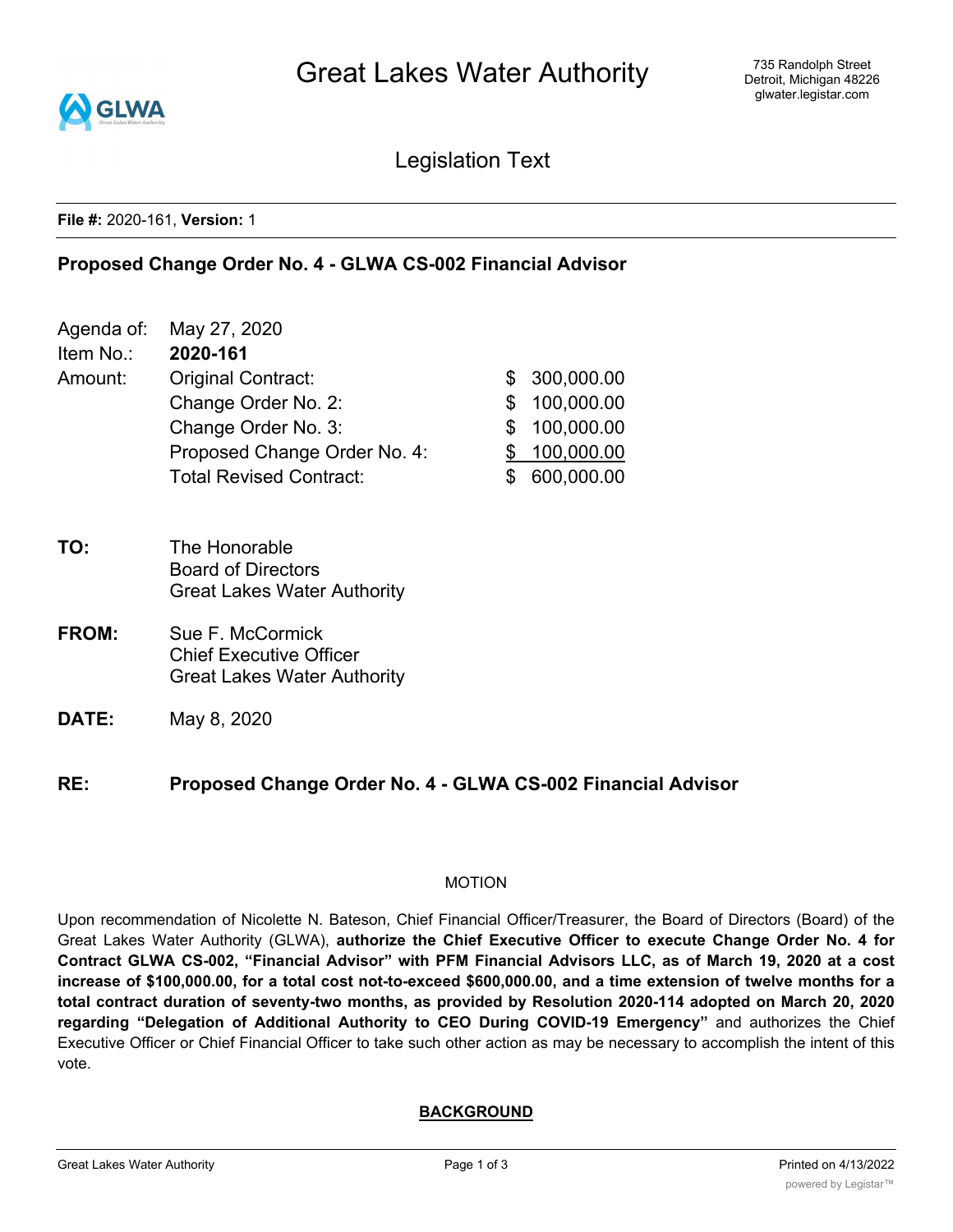#### **File #:** 2020-161, **Version:** 1

Since March 20, 2015, PFM Financial Advisors, LLC (PFM) has served the Great Lakes Water Authority (GLWA) as its municipal advisor through contract number GLWA CS-002. As a municipal advisor, PFM acts in a fiduciary capacity to assist GLWA with the execution of its water and sewer revenue bond issuances and monitoring of its current debt portfolio. To date, PFM has assisted GLWA with the issuance of 17 new money and refunding bond issues (including state revolving fund bonds), totaling over \$2.4 billion. This includes the most recent water refunding and new money transaction on April 30, 2020.

PFM also provides other non-transactional services such as providing advice to GLWA related to financial agreements, financial policies, and regulatory matters.

Below is a summary of the original contract amount and the change orders. To date GLWA has extended the contract 3 times and has increased the contract amount by \$300,000, including the proposed change order.

# **Contract Dates:**

| Original Contract Start Date:      | March 20, 2015 |
|------------------------------------|----------------|
| Initial Contract End Date:         | March 19, 2018 |
| Change Order 1 Contract End Date*: | March 19, 2018 |
| Change Order 2 Contract End Date:  | March 19, 2019 |
| Change Order 3 Contract End Date:  | March 19, 2020 |
| Change Order 4 Contract End Date:  | March 19, 2021 |

\**Change Order #1 was a correction of original contract fees, with no time extension*

| <b>Contract Estimate</b>        |           |
|---------------------------------|-----------|
| <b>Original Contract Price:</b> | \$300,000 |
| Change Order No. 1:             | \$0       |
| Change Order No. 2:             | \$100,000 |
| Change Order No. 3:             | \$100,000 |
| Change Order No. 4:             | \$100,000 |
| New Contract Total:             | \$600,000 |